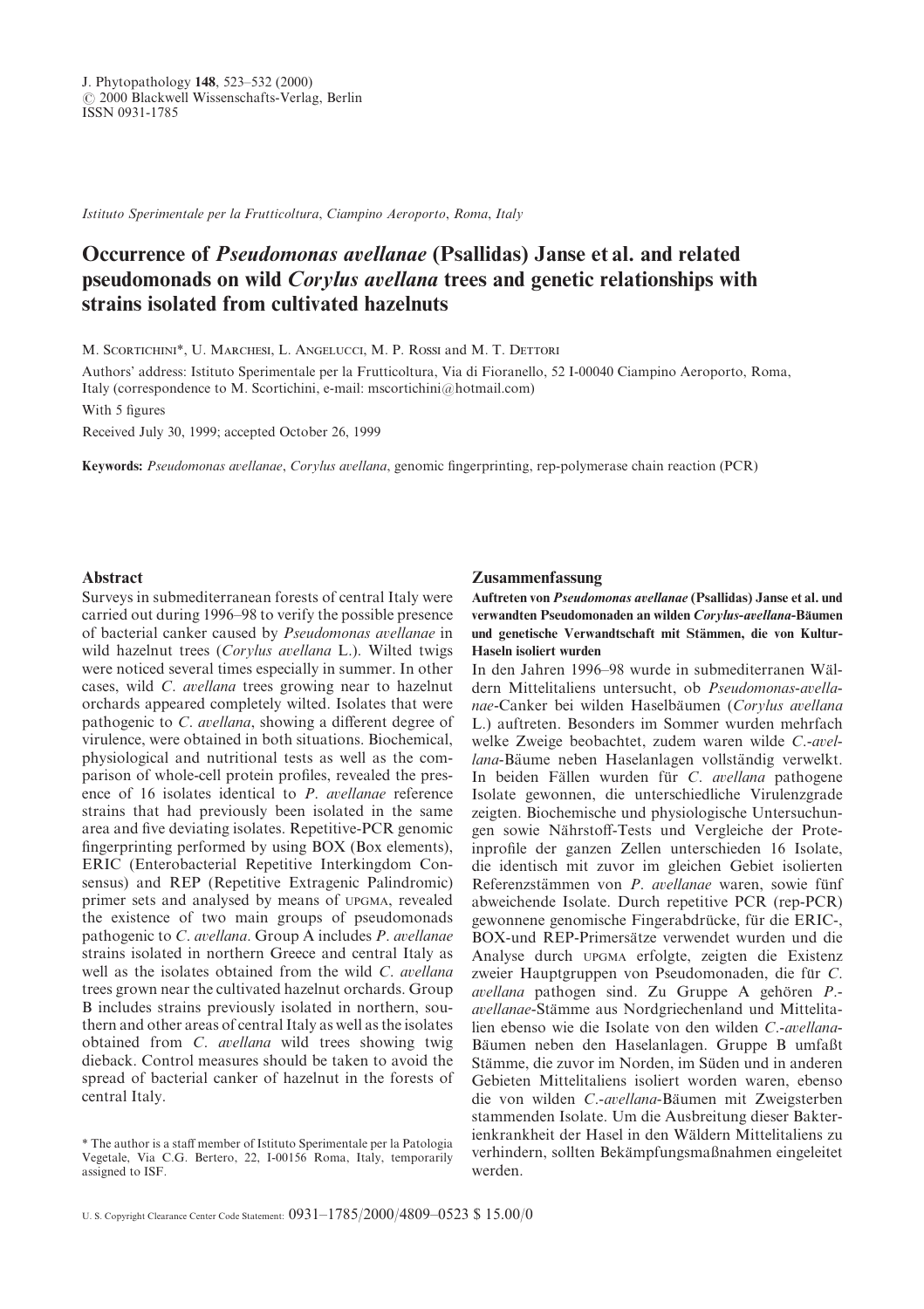#### Introduction

Corylus avellana L. is a spontaneous tree distributed throughout the whole Europe from Portugal to the southern part of the Urals and from Norway (Lat.  $68^\circ$ N) to Spain, Italy and Greece. It is also spread in eastern and central Asia from Turkey and Syria to Iran as well as in northern Africa (i.e. Algeria) (Kasapligil, 1964). As a fruit tree species, it is known as hazelnut or European filbert and it is mainly cultivated in Turkey, Italy, Spain and in the USA (i.e. Oregon) (Lagerstedt, 1975).

During last 20 years, severe epidemics of hazelnut bacterial canker caused by *Pseudomonas avellanae* (Psallidas) Janse et al. have been reported in northern Greece (Psallidas and Panagopoulos, 1979; Psallidas, 1987) and in central Italy) (Scortichini and Tropiano, 1994; Scortichini and Angelucci, 1999). In both areas the bacterium has destroyed hundreds of hectares devoted to hazelnut cultivation by killing thousands of trees. The main symptoms are the sudden wilting of foliage, twigs, branches and of the whole tree during spring and summer. The pathogen enters the tree in autumn through the leaf scars and it is capable of systemically migrating along the woody tissue of the plant reaching also the roots (Scortichini and Lazzari, 1996). Most of the  $C$ . avellana germplasm was found to be very susceptible when artificially inoculated through leaf scars with some strains of the pathogen (Scortichini, 1998).

During surveys in submediterranean forests of central Italy, and on some wild C. avellana trees at one site of Denmark, symptoms (i.e. twig dieback) resembling those

incited by  $P$ . avellanae towards the cultivated hazelnut were noticed (Fig. 1). In addition, some wild C. avellana trees close to cultivated hazelnut orchards in the Viterbo province, where the pathogen is particularly dangerous, appeared completely wilted. Since preliminary isolations yielded bacterial colonies morphologically similar to those of  $P$ . avellanae, a more detailed study was undertaken in order to identify and to determine the pathogenicity of these isolates. Moreover differentiation by means of repetitive-polymerase chain reaction (PCR) by using BOX (Box elements), ERIC (Enterobacterial Repetitive Interkingdom Consensus) and REP (Repetitive Extragenic Palindromic) primers (Louws et al., 1994) should provide more information on the genomic fingerprinting of the isolates obtained from the wild  $C$ . avellana trees with type and reference strains of  $P$ . avellanae populations previously isolated from cultivated hazelnut orchards of different geographic areas.

### Materials and Methods

#### Surveys

Surveys to ascertain the possible presence of symptoms in wild C. avellana trees, resembling those incited by  $P$ . avellanae on cultivated hazelnut trees were undertaken in submediterranean forests of central Italy during spring. summer and autumn of the years 1996–98. Wilted twigs were noticed several times especially in summer (Fig. 1). In most cases, only one to three wilted twigs were present in the whole canopy of the tree. Other symptoms such as the complete wilting of branches or of the whole tree were



Fig. 1 Twig dieback incited by a phytopathogenic pseudomonad on a wild tree of Corylus avellana grown in a submediterreanean forest of central Italy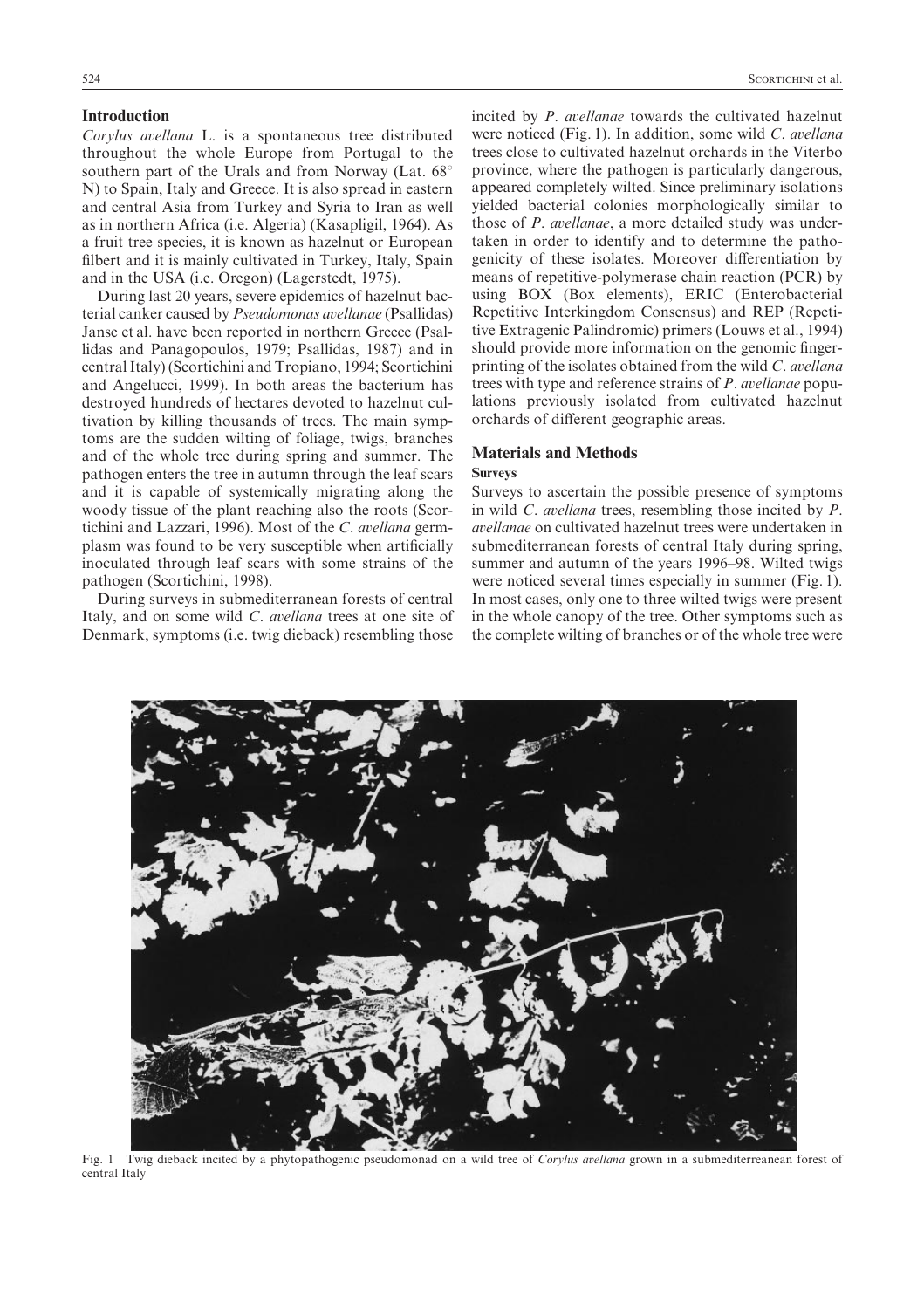never observed. The wilted twigs were removed from the tree, put into a plastic bag and taken to the laboratory. Only the specimens without any sign of insect activity were processed for the isolation within 24 h of removal from the tree. In parallel, surveys were also performed in woods located near to cultivated hazelnut orchards. In some cases, completely wilted wild  $C$ . avellana trees were noticed. Diseased specimens were also collected and processed in these cases\ following the procedures described above. Isolations were also carried out from specimen collected in the cultivated hazelnut orchards nearby.

# Isolation

Isolations were carried out according to techniques described elsewhere (Scortichini and Tropiano, 1994; Scortichini and Lazzari, 1996). In all cases, nutrient agar with  $5\%$  (w/v) of sucrose added (NSA) was the substrate utilized. The plates were incubated at  $25-27^{\circ}\text{C}$  for 4 days. Then, pearl-white, levan-positive, oxidase-negative colonies were selected and streaked in purity on NSA for performing the identification tests. Twenty-six isolates were selected for identification and genetic characterization Table 1).

#### Identification and characterization of the isolates

For the identification of the isolates obtained from the wild  $C$ . *avellana* trees, the techniques described by Psallidas and Panagopoulos (1979), Psallidas (1993), Scortichini and Tropiano  $(1994)$  and Janse et al.  $(1996)$  were followed. Biochemical and physiological tests were performed according to the techniques described by Lelliott and Stead (1987) and Schaad (1988). To characterize the isolates, their capability to assimilate 32 different compounds was assessed following the technique reported by Psallidas (1993). The compounds tested are listed in Table 2.

#### Pathogenicity tests

Pathogenicity tests were carried out with each of the 26 isolates suspected to belong to  $P$ . avellanae. To test the pathogenicity towards hazelnut, the techniques described by Scortichini and Lazzari (1996) and already adopted to assess the susceptibility of  $C$ . avellana germplasm towards the pathogen (Scortichini, 1998), were used. Briefly, in early autumn, adult  $C$ . *avellana* trees were inoculated through leaf scars located at the middle of 30–40 cm long, 1-year-old twigs, by using a micropipette to put  $10 \mu$ l of a bacterial suspension in sterile physiological saline  $(0.85\%$  of NaCl in distilled water) (SPS) containing between 1 and  $2 \times 10^5$  colony-forming units (CFU)/ml  $(i.e.$  approximately 1000 bacterial cells per leaf scar). Six twigs were inoculated for each isolate. *Pseudomonas avel*lanae type-strain BPIC  $631 = NCPPB$  3847 = ICMP 9746, isolated in northern Greece and  $P$ , avellange ISPaVe 037 and 2059 isolated in central Italy were inoculated in the same way to compare the virulence of the isolates. A drop of SPS was placed on other leaf scars and served as control. Symptom appearance were checked during next spring (April–May). Re-isolations on NSA were performed after the appearance of symptoms to confirm the presence of the pathogen inside the twigs. To verify the specific pathogenicity of the isolates, pathogenicity tests were carried out with the following plant species: lemon *(Citrus limon Osbeck)*, orange *(Citrus* sinensis Osbeck); lilac (Syringa vulgaris L.), pear (Pyrus communis L.), Japanese plum (Prunus salicina L.), peach (Prunus persica Stokes), apricot (Prunus armeniaca L.). Ripe lemon and orange fruits as well as pear fruitlets were surface-disinfected with 96% alchohol and then washed with sterile distilled water. For each isolate, a suspension in SPS containing between 1 and  $3 \times 10^8$ CFU/ml was prepared from 24-h-old colonies grown on NSA. Some drops of the suspension were placed on the surface of the fruit that was then pricked using a sterile needle. Pseudomonas syringae pv. syringae NCPPB 3869, isolated from laurel (Laurus nobilis L) and previously shown to produce phytotoxin when inoculated in the same way (Scaloni et al., 1997), served as positive control. The fruits were subsequently put in a humid chamber at room temperature and checked for the appearance of symptoms for  $7$  to 9 days. Moreover, apricot, lilac, Japanese plum\ peach and pear leaves of adult trees were prick-inoculated on the lower surface with the same suspension. Three leaves per species and per isolate were inoculated in eight different leaf areas. The trees were growing in open-air conditions and the inoculation were carried out at the beginning of spring when the relative humidity of the air is high (i.e. 80-90% during night and early morning). Again, P.s. pv. syringae NCPPB 3869 served as positive control.

#### Whole-cell protein comparison

In order to confirm the identity of the  $26$  isolates, the soluble extracts of whole-cell protein were collected according to Janse et al. (1996) and Scortichini and Angelucci (1999). After sodium dodecyl sulphate (SDS)-polyacrylamide gel electrophoresis (PAGE), a visual comparison with  $P$ . avellanae type and reference strains that were representative of different areas of hazelnut cultivation was carried out.

### Repetitive-PCR genomic fingerprinting

In order to establish a genetic relationship between the isolates obtained from wild  $C$ . avellana trees and  $P$ . avellanae strains previously isolated from cultivated hazelnut orchards, the repetitive-PCR ( $rep$ -PCR) technique which is capable of differentiate the genomic structure of phytopathogenic bacteria even at strain level (Louws et al., 1994; Louws et al., 1995) and had already been applied for differentiating the  $P$ . avellanae strains isolated in Italy from those obtained from Greece (Scortichini et al., 1998), was used. For this purpose, 25 P. avellanae strains that were judged to be representative of the different populations of the pathogen (Table 1) were compared with the isolates of the present study. For the preparation of DNA, the technique described by Smith et al. (1995) was followed. From each strain, a loop of a colony grown for 24 h on NSA at  $25-27$ °C was suspended in SPS and centrifuged at  $11000$  r.p.m.  $(8.900 \text{ g})$  for  $2 \text{ min}$ . After discarding the supernatant, the pellet was suspended in SPS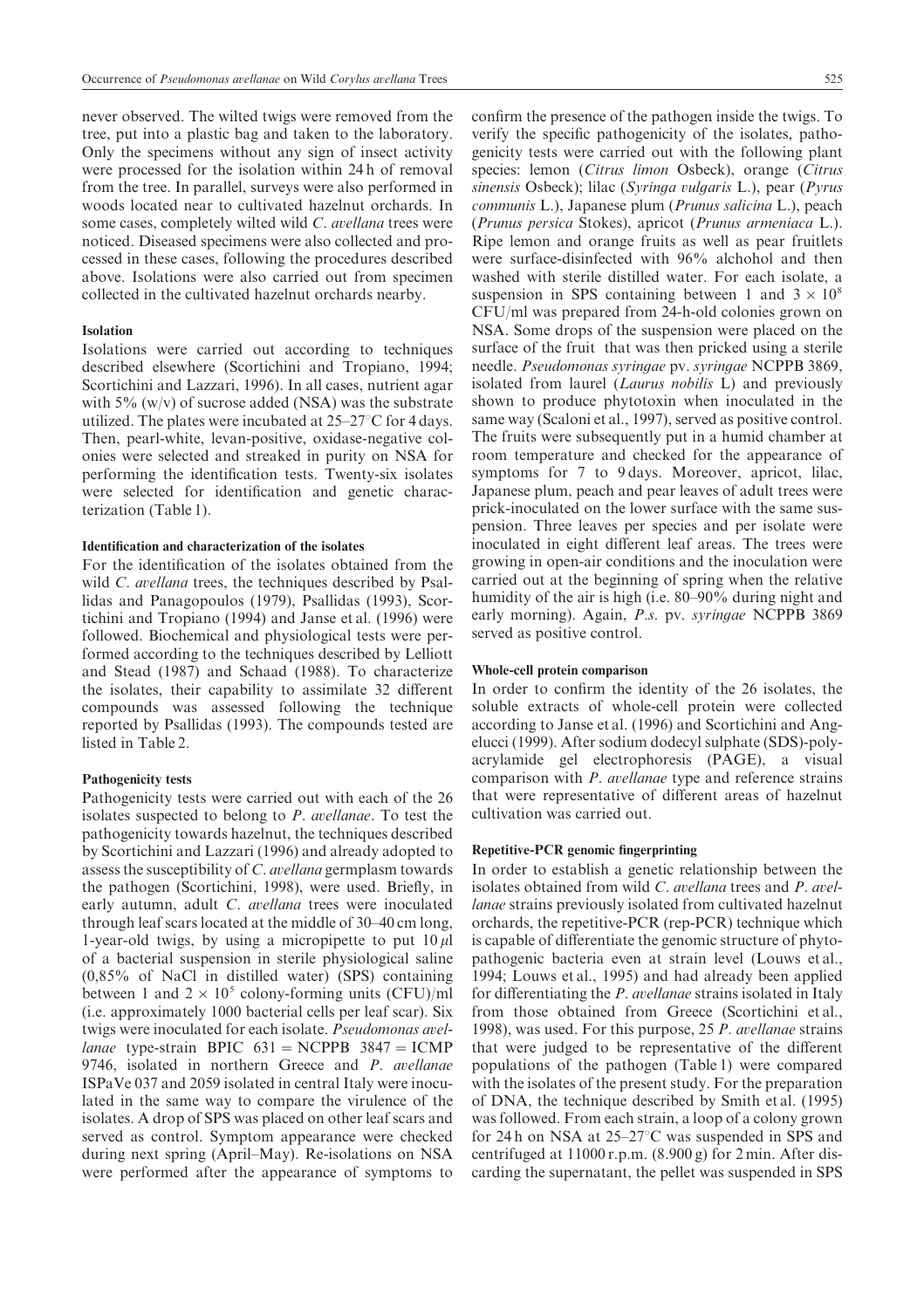| Table 1 <i>Pseudomonas avellanae</i> type (T) and reference strains (R), field isolates from wild trees of <i>Corylus avellana</i> and from cultivated hazelnut<br>utilized for rep-PCR genomic fingerprinting analysis. Isolates from wild trees are marked with an asterisk |         |          |                   |  |  |  |  |  |  |
|-------------------------------------------------------------------------------------------------------------------------------------------------------------------------------------------------------------------------------------------------------------------------------|---------|----------|-------------------|--|--|--|--|--|--|
| Strain                                                                                                                                                                                                                                                                        | Country | Province | Year of isolation |  |  |  |  |  |  |

|                      | count j |            |      |
|----------------------|---------|------------|------|
| <b>BPIC 631 (T)</b>  | Greece  | Drama      | 1976 |
| BPIC F113 $(R)$      | Greece  | Kilkis     | 1976 |
| <b>BPIC 640 (R)</b>  | Greece  | Kilkis     | 1976 |
| ISPaVe-690 $(R)$     | Italy   | Viterbo    | 1996 |
| $ISPaVe-691(R)$      | Italy   | Viterbo    | 1996 |
| ISPaVe-2059 $(R)$    | Italy   | Viterbo    | 1994 |
| $ISPaVe-037(R)$      | Italy   | Rome       | 1993 |
| ISPaVe-369 $(R)$     | Italy   | Rome       | 1995 |
| ISPaVe-436 $(R)$     | Italy   | Rome       | 1995 |
| ISPaVe-592           | Italy   | Cuneo      | 1995 |
| ISPaVe-593           | Italy   | Cuneo      | 1995 |
| ISPaVe-595           | Italy   | Cuneo      | 1995 |
| ISPaVe-596           | Italy   | Cuneo      | 1995 |
| ISPaVe-598           | Italy   | Cuneo      | 1995 |
| ISPaVe-599           | Italy   | Cuneo      | 1995 |
| ISF-Lan 1            | Italy   | Cuneo      | 1997 |
| ISF-Lan 2            | Italy   | Cuneo      | 1997 |
| ISF-Lan 3            | Italy   | Cuneo      | 1997 |
| ISF-Lan 4            | Italy   | Cuneo      | 1997 |
| ISF-C2               | Italy   | Avellino   | 1997 |
| ISF-C3               | Italy   | Avellino   | 1997 |
| ISF-C4               | Italy   | Avellino   | 1997 |
| ISF-Lab <sub>2</sub> | Italy   | Rome       | 1997 |
| ISF-Lab 3            | Italy   | Rome       | 1997 |
| ISF-Lab 4            | Italy   | Rome       | 1997 |
| DAN*                 | Denmark | Copenhagen | 1998 |
| $N1*$                | Italy   | Rieti      | 1998 |
| $N 2*$               | Italy   | Rieti      | 1998 |
| $S1*$                | Italy   | Rome       | 1997 |
| $SV1*$               | Italy   | Rome       | 1998 |
| $SV 2*$              | Italy   | Rome       | 1998 |
| $SV 3*$              | Italy   | Rome       | 1998 |
| $SV 4*$              | Italy   | Rome       | 1998 |
| $SV 5*$              | Italy   | Rome       | 1998 |
| $SV 6*$              | Italy   | Rome       | 1998 |
| $SCR1*$              | Italy   | Viterbo    | 1998 |
| $SCR 2*$             | Italy   | Viterbo    | 1998 |
| $SCR$ $3*$           | Italy   | Viterbo    | 1998 |
| $SCR 4*$             | Italy   | Viterbo    | 1998 |
| SVT $1*$             | Italy   | Viterbo    | 1998 |
| $SVT 2*$             | Italy   | Viterbo    | 1998 |
| $SVT 3*$             | Italy   | Viterbo    | 1998 |
| $SVT 4*$             | Italy   | Viterbo    | 1998 |
| SVT $5*$             | Italy   | Viterbo    | 1998 |
| SVT $6*$             | Italy   | Viterbo    | 1998 |
| $SVT 7*$             | Italy   | Viterbo    | 1998 |
| $SVT$ $8*$           | Italy   | Viterbo    | 1998 |
| $SVT 9*$             | Italy   | Viterbo    | 1998 |
| SVT 10*              | Italy   | Viterbo    | 1998 |
| SVT 11*              | Italy   | Viterbo    | 1998 |
| SVT 12*              | Italy   | Viterbo    | 1998 |
|                      |         |            |      |
|                      |         |            |      |

BPIC, Culture Collection of Benaki Phytopathological Institute, Kiphissia-Athens, Greece; ISPaVe, Culture Collection of Istituto Sperimentale per la Patologia Vegetale, Roma, Italy; ISF, Culture Collection of Istituto Sperimentale per la Frutticoltura, Roma, Italy; T: Pseudomonas. avellanae type strain = NCPPB 3487 = PD 2378.

up to an optical density corresponding to between 1 and  $2 \times 10^8$  CFU/ml. Then, the suspension was put in boiling water for 10 min and, subsequently, the cell sample DNAs were stored at  $-20^{\circ}$ C. ERIC, BOX and REP primer sets were synthesized by Eurogentec (Belgium). Amplification was performed on an MJ Research PTC 100 programmable thermal controller (MJ Research, Watertown, MS, USA) in  $25 \mu l$  reaction volumes containing 200 μm deoxynucleoside triphosphates,  $2 \mu$ M MgCl<sub>2</sub>, primers at 60 pmol, Taq polymerase (Pharmacia Biotech, Sweden)  $1.0$  U and  $4 \mu$ l of DNA cell sample. The PCR mixtures were overlaid with  $25 \mu$  of mineral oil. Thermal cycling was carried out as described by Louws et al. (1994): an initial denaturation cycle at  $95^{\circ}$ C for 7 min; 30 cycles of denaturation at  $94^{\circ}$ C, annealing at 44, 52 or  $53^{\circ}$ C for 1 min with REP, ERIC and BOX primers, respectively, extension at  $65^{\circ}$ C for 8 min, a single final extension cycle at  $65^{\circ}$ C and final soak at  $4^{\circ}$ C. Products of PCR amplifications were separated by gel electrophoresis on  $2.0\%$  agarose (Seakem LE, Rockland,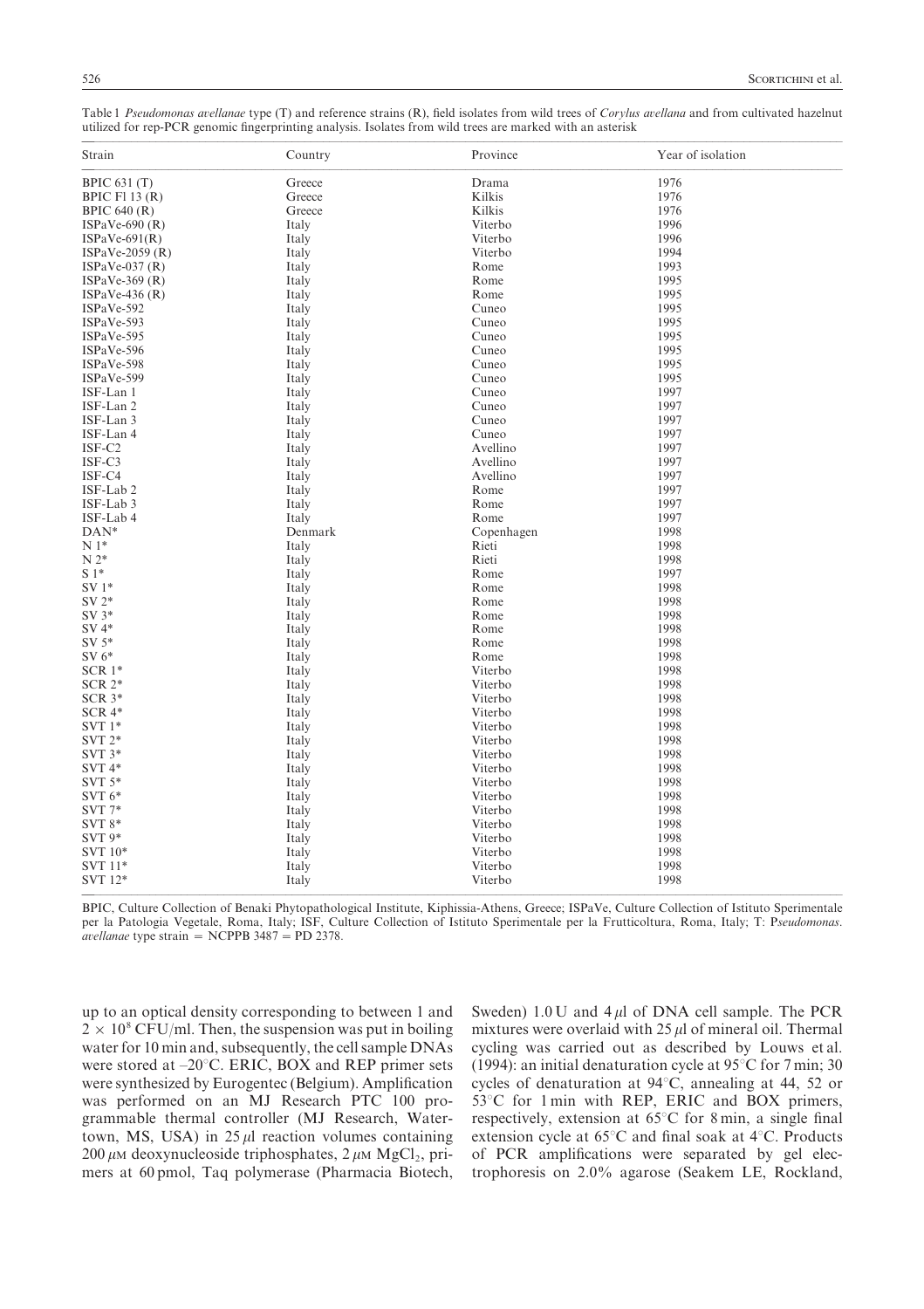Table 2 Biochemical and nutritional characteristics of isolates obtained from wild Corylus avellana trees, cultivated hazelnut and reference (R) and type-strains  $(T)$  of Pseudomonas avellanae

|                                    |                                    | Wild Corylus avellana trees |                          |                          |                          |                          |                          | Cultivated hazelnut      |                          |                                    |                          |                          | P. avellanae             |                          |
|------------------------------------|------------------------------------|-----------------------------|--------------------------|--------------------------|--------------------------|--------------------------|--------------------------|--------------------------|--------------------------|------------------------------------|--------------------------|--------------------------|--------------------------|--------------------------|
|                                    | <b>SCR</b>                         | <b>SVT</b>                  | Dam S1                   |                          | N1                       | N2                       | SV                       | 595                      | 592                      | Lan1                               | C <sub>2</sub>           | Lab <sub>2</sub>         | T631                     | R037                     |
| Levan                              | $^{+}$                             |                             | $^{+}$                   | $+$                      | $+$                      | $^{+}$                   | $^{+}$                   |                          |                          | $^{+}$                             | $+$                      | $^{+}$                   | $+$                      | $^{+}$                   |
| Oxidase                            | $\overline{\phantom{0}}$           | $\overline{\phantom{a}}$    | $\overline{\phantom{0}}$ | $\overline{\phantom{a}}$ | $\equiv$                 | Ľ.                       | ÷                        | L.                       | ÷                        | $\equiv$                           | Ľ.                       | $\overline{\phantom{0}}$ | $\equiv$                 | $\equiv$                 |
| Potato soft rot                    |                                    |                             |                          |                          |                          |                          | $\overline{\phantom{0}}$ |                          |                          |                                    |                          | $\overline{ }$           |                          |                          |
| Arginine dihydrolase               |                                    | $\overline{\phantom{a}}$    | $\overline{\phantom{0}}$ |                          | L.                       | $\overline{\phantom{a}}$ | $\equiv$                 | $\overline{\phantom{0}}$ | $\overline{\phantom{0}}$ | $\equiv$                           | L.                       | $\equiv$                 | -                        | $\overline{\phantom{a}}$ |
| Tobacco hypersensitivity           | $^{+}$                             | $+$                         | $^{+}$                   | $+$                      | $^{+}$                   | $+$                      | $^{+}$                   | $^{+}$                   | $^{+}$                   | $^{+}$                             | $^{+}$                   | $^{+}$                   | $^{+}$                   | $^{+}$                   |
| Glucose metabolism                 | $\circ$                            | $\circ$                     | $\circ$                  | $\circ$                  | $\circ$                  | $\circ$                  | $\circ$                  | $\circ$                  | $\circ$                  | $\circ$                            | $\circ$                  | $\circ$                  | $\circ$                  | $\circ$                  |
| Fluorescence on KB                 | $^{+}$                             | $+$                         | $+$                      | $^{+}$                   | $+$                      | $^{+}$                   | $^{+}$                   | $^{+}$                   | $+$                      | $\ddot{}$                          | $+$                      | $\ddag$                  | $^{+}$                   | $^{+}$                   |
| Nitrate reduction                  | $\overline{a}$                     | $\overline{\phantom{0}}$    | $\equiv$                 |                          | L,                       | Ľ.                       | -                        | $-$                      |                          | $\overline{\phantom{0}}$           | $\overline{\phantom{0}}$ | $\overline{\phantom{0}}$ | $\overline{\phantom{0}}$ |                          |
| Urease                             | $\equiv$                           | $\overline{\phantom{a}}$    | $\overline{\phantom{0}}$ | $\overline{\phantom{a}}$ | $\equiv$                 | L.                       | $\equiv$                 | L.                       | $\equiv$                 | $\equiv$                           | L.                       | $\equiv$                 | $\equiv$                 | $\sim$                   |
| Tyrosinase                         |                                    |                             |                          |                          |                          |                          |                          | ÷                        |                          |                                    |                          | ÷                        | -                        |                          |
| Aesculin hydrolysis                | $\overline{\phantom{0}}$           | ÷                           | L.                       | $\overline{\phantom{a}}$ | L.                       | $\overline{\phantom{0}}$ | $\overline{\phantom{a}}$ | ÷                        | $\equiv$                 | ÷                                  | $\overline{\phantom{0}}$ | $\equiv$                 | 1                        | $\overline{\phantom{a}}$ |
| Starch hydrolysis                  | $\overline{\phantom{0}}$           | L.                          | $\overline{\phantom{0}}$ | L.                       | $\equiv$                 | L                        | $\equiv$                 | Ľ.                       | $\equiv$                 | $\equiv$                           | L.                       | $\equiv$                 | $\overline{\phantom{0}}$ | $\overline{\phantom{a}}$ |
| Casein hydrolysis                  | -                                  | $\equiv$                    | $\overline{\phantom{a}}$ |                          | $\overline{\phantom{0}}$ | L.                       | $\equiv$                 | $\overline{\phantom{0}}$ | ÷                        | $\equiv$                           |                          | $\equiv$                 | $\equiv$                 |                          |
| Tolerance to 4% NaCl               | $^{+}$                             | $+$                         | $^{+}$                   | $+$                      | $+$                      | $^{+}$                   | $+$                      | $^{+}$                   | $+$                      | $\ddot{}$                          | $^{+}$                   | $^{+}$                   | $^{+}$                   | $^{+}$                   |
| Tolerance to $0.05\%$ of TTC $(*)$ | $+$                                | $+$                         | $^{+}$                   | $+$                      | $+$                      | $+$                      | $^{+}$                   | $+$                      | $+$                      | $+$                                | $+$                      | $+$                      | $+$                      | $^{+}$                   |
| Utilization of:                    |                                    |                             |                          |                          |                          |                          |                          |                          |                          |                                    |                          |                          |                          |                          |
| adonitol                           |                                    |                             |                          |                          |                          |                          |                          |                          |                          |                                    |                          |                          |                          |                          |
| amygdalin                          |                                    | L.                          |                          |                          |                          |                          | $\equiv$                 |                          |                          |                                    |                          | $\equiv$                 | L.                       |                          |
| arbutin                            |                                    | 1                           |                          |                          | $\overline{\phantom{0}}$ | $\overline{\phantom{0}}$ | $\overline{\phantom{0}}$ | $\overline{\phantom{0}}$ | $\overline{\phantom{0}}$ | $\overline{\phantom{0}}$           |                          | $\overline{\phantom{0}}$ | ÷                        |                          |
| cellobiose                         |                                    |                             |                          |                          |                          |                          |                          |                          |                          | L.                                 |                          | $\overline{\phantom{0}}$ | L.                       |                          |
| dulcitol                           |                                    | 1                           | $\overline{\phantom{0}}$ | ÷                        | $\overline{\phantom{0}}$ | ÷                        | ÷                        | ÷                        | ÷                        | -                                  | L                        | $\equiv$                 | $\overline{\phantom{0}}$ | $\overline{\phantom{0}}$ |
| $D(-)$ fructose                    | $^{+}$                             | $^{+}$                      | $^{+}$                   | $^{+}$                   | $^{+}$                   | $^{+}$                   | $^{+}$                   | $^{+}$                   | $^{+}$                   | $^{+}$                             | $^{+}$                   | $^{+}$                   | $^{+}$                   | $^{+}$                   |
| glycerol                           | $+$                                | $+$                         | $\ddot{}$                | $^{+}$                   | $+$                      | $+$                      | $+$                      | $^{+}$                   | $+$                      | $+$                                | $^{+}$                   | $\ddag$                  | $^{+}$                   | $^{+}$                   |
| meso-inositol                      | $^{+}$                             |                             | $^{+}$                   |                          | $+$                      | $+$                      |                          | $+$                      |                          | $^{+}$                             | $^{+}$                   |                          | $+$                      |                          |
| melezitose                         | $\equiv$                           | $^{+}$                      |                          | $^{+}$                   |                          | $\overline{\phantom{a}}$ | $^{+}$<br>$\equiv$       | $\overline{\phantom{0}}$ | $^{+}$                   |                                    |                          | $^{+}$<br>$\equiv$       | $\equiv$                 | $^{+}$                   |
| rutin                              | $\overline{ }$                     | $\equiv$                    | $\overline{\phantom{0}}$ | L.                       | $\equiv$                 | $\overline{\phantom{0}}$ | $\equiv$                 | $\equiv$                 | $\overline{\phantom{0}}$ | $\equiv$                           | -                        | $\equiv$                 | $\equiv$                 | $\equiv$                 |
| salicin                            |                                    | $\equiv$                    | $\overline{\phantom{0}}$ |                          | $\overline{\phantom{0}}$ | $\overline{\phantom{a}}$ | $\equiv$                 | $\overline{\phantom{0}}$ | $\equiv$                 | $\equiv$                           | $\overline{\phantom{a}}$ | $\equiv$                 | $\equiv$                 | $\sim$                   |
| L(-)sorbose                        |                                    | $\overline{\phantom{0}}$    |                          |                          | $\overline{\phantom{0}}$ | L.                       | $\overline{\phantom{0}}$ | $\overline{\phantom{0}}$ |                          | $\overline{\phantom{0}}$           |                          | $\overline{\phantom{0}}$ | $\overline{\phantom{0}}$ | $\overline{\phantom{0}}$ |
| sucrose                            |                                    | $\overline{\phantom{0}}$    |                          |                          |                          | L.                       | Ľ.                       | ÷                        |                          | L.                                 |                          | ÷                        | $\overline{\phantom{0}}$ |                          |
| D-xylose                           |                                    |                             |                          | $^{+}$                   | $+$                      | $^{+}$                   | $^{+}$                   |                          |                          |                                    |                          | $\ddag$                  |                          |                          |
|                                    | $^{+}$                             | $+$                         | $^{+}$                   |                          |                          |                          |                          | $^{+}$                   | $^{+}$                   | $^{+}$                             | $^{+}$                   |                          | $^{+}$                   | $^{+}$                   |
| glutamic acid<br>nicotinic acid    | $^{+}$<br>$\overline{\phantom{0}}$ | $^{+}$<br>$\equiv$          | $\ddot{}$<br>$=$         | $+$<br>$\equiv$          | $+$<br>$\equiv$          | $^{+}$<br>L.             | $^{+}$<br>$\equiv$       | $^{+}$<br>$=$            | $^{+}$<br>$\equiv$       | $^{+}$<br>$\overline{\phantom{0}}$ | $^{+}$<br>$\equiv$       | $^{+}$<br>$\equiv$       | $\overline{\phantom{0}}$ | $^{+}$<br>$\equiv$       |
|                                    |                                    |                             |                          |                          |                          |                          |                          |                          |                          |                                    |                          |                          |                          |                          |
| $L(+)$ tartaric acid               |                                    |                             |                          |                          |                          | L,                       |                          |                          |                          |                                    |                          |                          | $\overline{\phantom{0}}$ |                          |
| L-alanine                          | $\ddot{}$<br>$\overline{ }$        | $+$<br>L.                   | $\ddot{}$<br>L.          | $+$                      | $^{+}$<br>L.             | $^{+}$<br>$\overline{a}$ | $\ddot{}$                | $^{+}$<br>L.             | $^{+}$                   | $\ddag$<br>$\equiv$                | $^{+}$<br>$\overline{ }$ | $^{+}$<br>$\equiv$       | $^{+}$                   | $^{+}$                   |
| L-arginine                         |                                    |                             |                          | L.                       |                          |                          | $=$                      |                          |                          |                                    |                          |                          | $\equiv$                 | $\overline{\phantom{0}}$ |
| L-aspartic acid                    | $^{+}$                             |                             | $^{+}$                   | $^{+}$                   | $^{+}$                   | $^{+}$                   | $^{+}$                   | $^{+}$                   | $^{+}$                   | $^{+}$                             | $^{+}$                   | $^{+}$                   | $^{+}$                   | $^{+}$                   |
| L-glutamine                        | $+$                                | $+$                         | $^{+}$                   | $+$                      | $+$                      | $+$                      | $+$                      | $+$                      | $+$                      | $^{+}$                             | $+$                      | $^{+}$                   | $+$                      | $+$                      |
| guanine                            |                                    |                             |                          |                          |                          |                          |                          |                          |                          |                                    |                          |                          |                          |                          |
| L-histidine                        | $\equiv$                           | $\overline{\phantom{0}}$    | $\equiv$                 | $\equiv$                 | $\equiv$                 | L.                       | $\overline{\phantom{0}}$ | $=$                      | $\equiv$                 | $\overline{\phantom{0}}$           | $\sim$                   | $\overline{\phantom{0}}$ | $\equiv$                 | $\equiv$                 |
| DL-homoserine                      |                                    |                             |                          |                          |                          |                          |                          |                          |                          |                                    |                          |                          |                          |                          |
| ipoxanthine                        |                                    | L.                          |                          |                          |                          | L                        | $\equiv$                 | L.                       | L.                       |                                    |                          | $\equiv$                 | L.                       | $\equiv$                 |
| isoleucine                         |                                    | ÷                           | $\overline{\phantom{0}}$ | $\overline{\phantom{0}}$ | $\equiv$                 | $\overline{\phantom{0}}$ | $\equiv$                 | ÷                        | $\overline{\phantom{0}}$ | $\overline{\phantom{0}}$           | $\overline{\phantom{0}}$ | ÷                        | 1                        | $\overline{\phantom{m}}$ |
| L-lysine                           |                                    | L.                          | $\overline{\phantom{0}}$ |                          |                          |                          | L.                       | $\overline{a}$           |                          |                                    |                          | $\overline{\phantom{a}}$ |                          | $\overline{\phantom{a}}$ |
| L-methionine                       |                                    | 1                           | $\overline{\phantom{0}}$ | $\overline{\phantom{0}}$ | $\overline{\phantom{0}}$ | ÷                        | -                        | $\overline{\phantom{0}}$ | $\overline{\phantom{0}}$ | $\equiv$                           | L.                       | $\overline{\phantom{0}}$ | ÷                        | $\overline{\phantom{0}}$ |
| DL-ornithine                       |                                    |                             |                          |                          |                          |                          |                          |                          |                          |                                    |                          |                          |                          |                          |
| riboflavine                        |                                    | L.                          | $=$                      | $+$                      | L.                       | Ľ.                       | L.                       | $\overline{\phantom{a}}$ | $\overline{\phantom{0}}$ |                                    |                          | ÷                        | $\overline{\phantom{0}}$ | $\equiv$                 |
| DL-serine                          |                                    |                             | $^{+}$                   | $\overline{\phantom{0}}$ | $^{+}$                   | $^{+}$                   |                          |                          |                          |                                    |                          |                          |                          |                          |
| L-tryptophan                       |                                    | $\overline{\phantom{0}}$    | $\overline{\phantom{0}}$ |                          | $\equiv$                 | $\overline{\phantom{a}}$ | $\overline{\phantom{a}}$ |                          |                          |                                    |                          |                          |                          | $\equiv$                 |

o, metabolism of glucose: oxydative; (\*) TTC, Tetraphenyl tetrazolium chloride.

ME, USA) in  $1 \times$  TAE buffer, at 5 V/cm over 5 h, stained with ethidium bromide, visualized under a UV transilluminator Spectroline (Spectronic Corporation, Westburg, NY, USA) and photographed with a Polaroid type 55. The PCR amplifications were performed in triplicate with fresh sample preparations from the same extraction and master mix. For gel analysis the method followed by Smith et al. (1995) was adopted. Visual readings of the gels were taken and bands common to each triplicate amplifications were scored and recorded. For each primer and for each strain, bands were scored as present  $(1)$  or absent  $(0)$  and the readings were entered in a computer file as a binary matrix. Similarity coefficients for all pairwise combinations were determined by Dice's coefficients (Dice, 1945) and clustered by unweighted pair-group using arithmetic averages (UPGMA) by means of NTSYS software, version 1.80 (Exeter Software, New York, USA).

# **Results**

# Isolation and identification

From the diseased specimens of wild trees of  $C$ . avellana, NSA allowed the recovery of pearl-white, levan-positive, oxidase-negative bacterial colonies resembling  $P$ . avel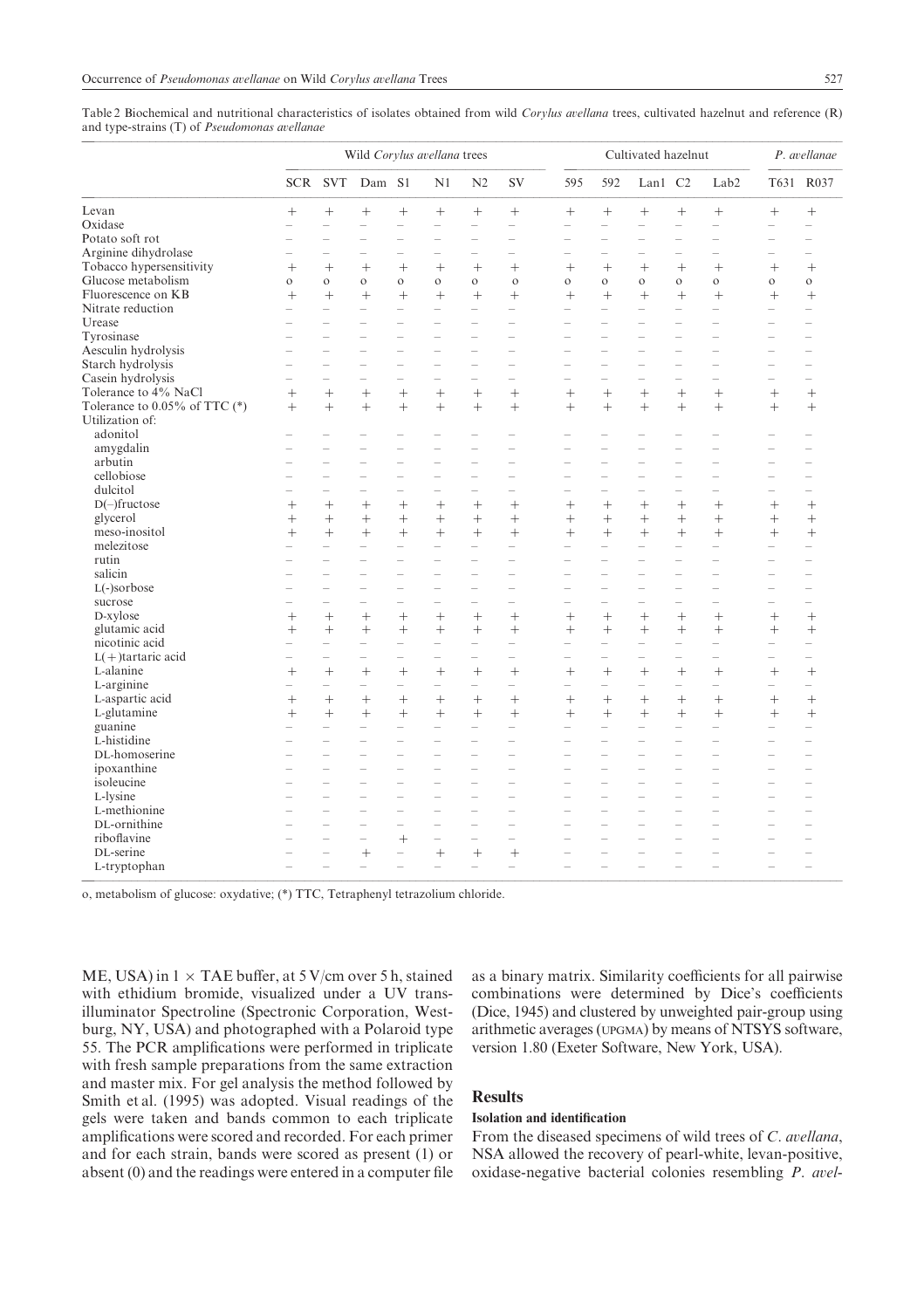lanae. Biochemical, physiological and nutritional tests were carried out with 26 isolates to compare them to  $P$ . avellanae type and reference strains. All isolates were catalase-positive, with a respiratory metabolism and they produce a fluorescent pigment on King's medium  $B(KB)$ ; King et al., 1954). After several re-streakings on NSA, the isolates obtained from the province of Viterbo\ as the corresponding P. avellanae reference strains (Scortichini and Angelucci, 1999), showed no fluorescence on KB. In addition the isolates were negative to the following tests: nitrate reduction, potato soft rotting, presence of urease, tyrosinase and arginine dihydrolase and they did not hydrolyse aesculin, starch and casein. They tolerated up to  $4\%$  of NaCl and up to 0.05% tetraphenyl tetrazolium chloride. Nutritional tests revealed that riboflavine and Lserine pointed out differences among the isolates obtained from the wild trees grown in the forest. In fact, riboflavin was assimilated only by S1, whereas L-serine was assimilated by DAN, N1 and N2. and isolates named SV. Pseudomonas avellanae type and reference strains as well as the field isolates obtained from cultivated hazelnut (i.e. type ISF C, ISF Lab, ISF Lan, ISPaVe  $592-599$  and from wild *C. avellana* trees grown nearby the cultivated hazelnuts did not assimilate such compounds.

#### Whole-cell protein comparison

Profiles in SDS-PAGE of the whole-cell protein extracts revealed the identity of the isolates obtained from wild C. avellana trees close to the cultivated hazelnut orchards  $(i.e.$  isolates SCR and SVT) with *P. avellanae* reference strains of central Italy. The isolates obtained from the cultivated hazelnut orchards nearby also showed the identical profile. On the basis of biochemical, nutritional and pathogenicity tests as well as from the comparison of their whole-cell protein profiles it was assumed that the isolates from wild trees of hazelnut of type SCR and SVT were  $P$ . avellanae. Other isolates from wild trees (i.e.  $N1, N2, S1.$  DAN, SV $)$  (Table 1) as well as some strains previously isolated from the cultivated hazelnut orchards of northern, central and southern Italy, showed slight quantitative and qualitative differences with the reference and type strains of  $P$ . avellanae.

#### Pathogenicity tests

All isolates from diseased twigs of wild  $C$ . avellana trees incited twig dieback when artificially inoculated in early autumn in hazelnut through leaf scars. The isolates of wild trees growing near the cultivated orchards (i.e. SVT and SCR) were more virulent. In fact, they caused a dieback in all six of the inoculated twigs. Moreover, some isolates, similarly to P. avellanae type ISPaVe 2059, reached the branches of the tree 7 months after the inoculation. The other isolates  $(i.e. N1, N2, S1, DAN, SV)$ incited dieback in two to four of the six inoculated twigs. Control twigs did not show any kind of symptom. Re-isolations on NSA, performed in early spring, yielded pearl-white colonies that were oxidase-negative, levanpositive with a respiratory metabolism. Whole-cell protein profiles comparison of the re-isolates confirmed their identity with the isolates used. All the isolates obtained

from the wild  $C$ . *avellana* trees, apparently, did not incite any sign of infection on lemon and orange fruits and pear fruitlets nor on the foliage of the other plant species inoculated, whereas  $P.S.$  pv. syringae NCPPB 3869 incited lesions on fruits and fruitlets as well as necrotic lesions on the leaves of the tested host plants.

## Rep-PCR genomic fingerprinting

Gel electrophoresis resulted in 36 reproducible clearly resolved bands used for UPGMA analysis: 19 for ERIC, 11 for BOX and six for REP primers. Representative genomic fingerprintings are shown in Figs 2, 3 and 4. The UPGMA analysis, performed with the 36 bands, by using Dice's coefficients identified two main groups of strains, namely A and B (Fig. 5). Group A included  $P$ . avellanae strains obtained from the province of Viterbo that showed a similarity of  $100\%$  with isolates collected from wild C. avellana trees close to the cultivated hazelnut orchards (*i.e.* isolates SVT and SCR). The isolates from wild trees were remarkably homogeneous. This group also included the strains isolated from northern Greece showing a similarity of around  $90\%$  with the previous subgroup. Group B included strains from northern, central and southern Italy as well as the other isolates obtained from the wild trees. This group showed around  $25\%$  of similarity with the other group. Within this cluster, isolates obtained from sites very distant to each other, such as Denmark and central Italy, showed a similarity of  $80\%$ . In addition, strains from northern Italy (i.e. ISF Lan 1, 2 and 4) also showed a similarity of 90% with an isolate obtained from a wild  $C$ . avellana tree grown in central Italy (i.e. S1). Another subgroup of isolates (i.e. SV), obtained from wild trees of central Italy, were shown to be homogenous.

### **Discussion**

In this study two different groups  $(i.e. A and B)$  of phytopathogenic pseudomonads were capable of infecting wild  $C$ . avellana trees. In fact, isolates identical to  $P$ . avellanae reference strains (type SVT and SCR) could cause the complete wilting of wild trees located a few metres away from cultivated hazelnut orchards in central Italy. Their biochemical\ physiological and nutritional reaction as well as their whole-cell protein and rep-PCR genomic fingerprinting revealed a perfect identity with the  $P$ . avellanae reference strains previously isolated in the same area. In addition, they did not induce any kind of symptoms when inoculated in other plant species. Such isolates are related at around  $90\%$  of similarity value with  $P$ . avellanae type and reference strains from northern Greece. At present, in central Italy, severe epidemics of bacterial canker are occurring and the strains isolated from such an area (*i.e.* province Viterbo) were repeatedly proved to be very aggressive towards germplasm of  $C$ . avellana (*i.e.* cultivars Tonda Gentile Romana and Nocchione) (Scortichini and Lazzari, 1996; Scortichini, 1998; present study). Pseudomonas avellanae was isolated from wild trees that might have been colonized by cells of the pathogen carried by rain and wind. Actually, the surveys performed on the cultivated orchards nearby allowed observation of the presence of bacterial canker symptoms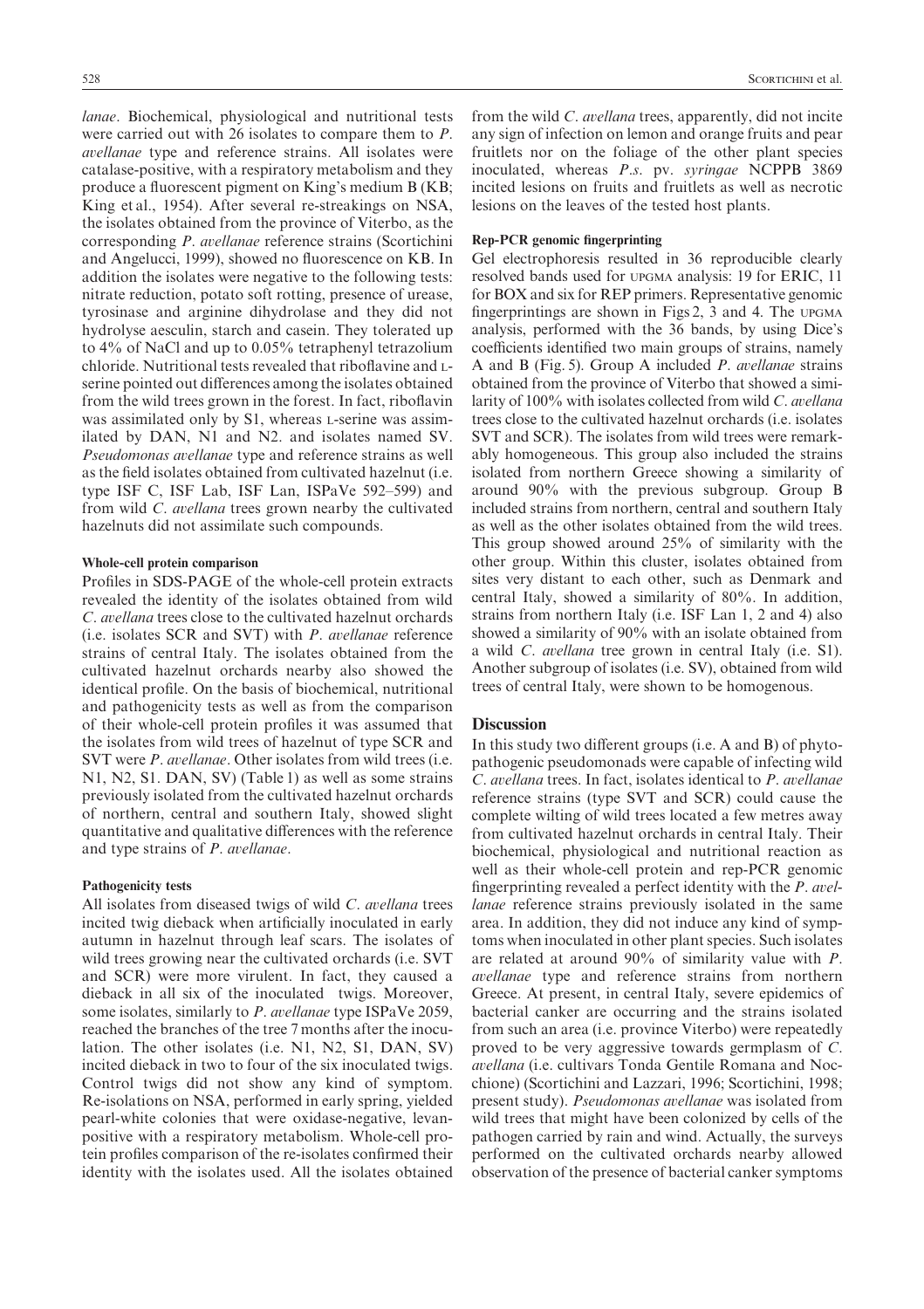

Fig. 2 Rep-PCR fingerprinting patterns from genomic DNA of Pseudomonas avellanae reference strains and field isolates recovered from wild trees of Corylus avellana obtained by using ERIC primer sets. m: DNA molecular size marker (1 kb ladder; Gibco-BRL, Life Technologies, Italia, S.r.l.); the sizes are indicated in base pairs. Lane 1: ISF Lan 1; lane 2: ISPaVe 2059; lane 3: ISPaVe 439; lane 4: ISPaVe 592: lane 5: ISPaVe 599; lane 6: ISF Lan 2; lane 7: ISF Lan 3; lane 8: ISF Lab 2; lane 9: ISF C4; lane 00: S1; lane 11: SV 1; lane 12: SV 2; lane 13: DAN; lane 14: N 1; lane 0. 15: P.syringae pv. syringae NCPPB 3869; lane 16: SVT 1; lane 17: SCR 3



Fig. 3 Rep-PCR fingerprinting patterns from genomic DNA of *Pseudomonas avellanae* reference strains and field isolates recovered from wild trees of Corylus avellana obtained by using REP primer sets. M: DNA molecular size marker (1 kb ladder; Gibco-BRL, Life Technologies, Italia, S.r.l.); the sizes are indicated in base pairs. Lane 1: ISF Lan 1; lane 2: ISPaVe 2059; lane 3: ISPaVe 439; lane 4: ISPaVe 592: lane 5: ISPaVe 599; lane 6: ISF Lan 2; lane 7: ISF Lan 3; lane 8: ISF Lab 2; lane 9: ISF C4; lane 01: S1; lane 11: SV 1; lane 12: SV 2; lane 13: DAN; lane 14: N 1; lane 15: P.syringae pv. syringae NCPPB 3869; lane 16: SVT 1; lane 17: SCR 3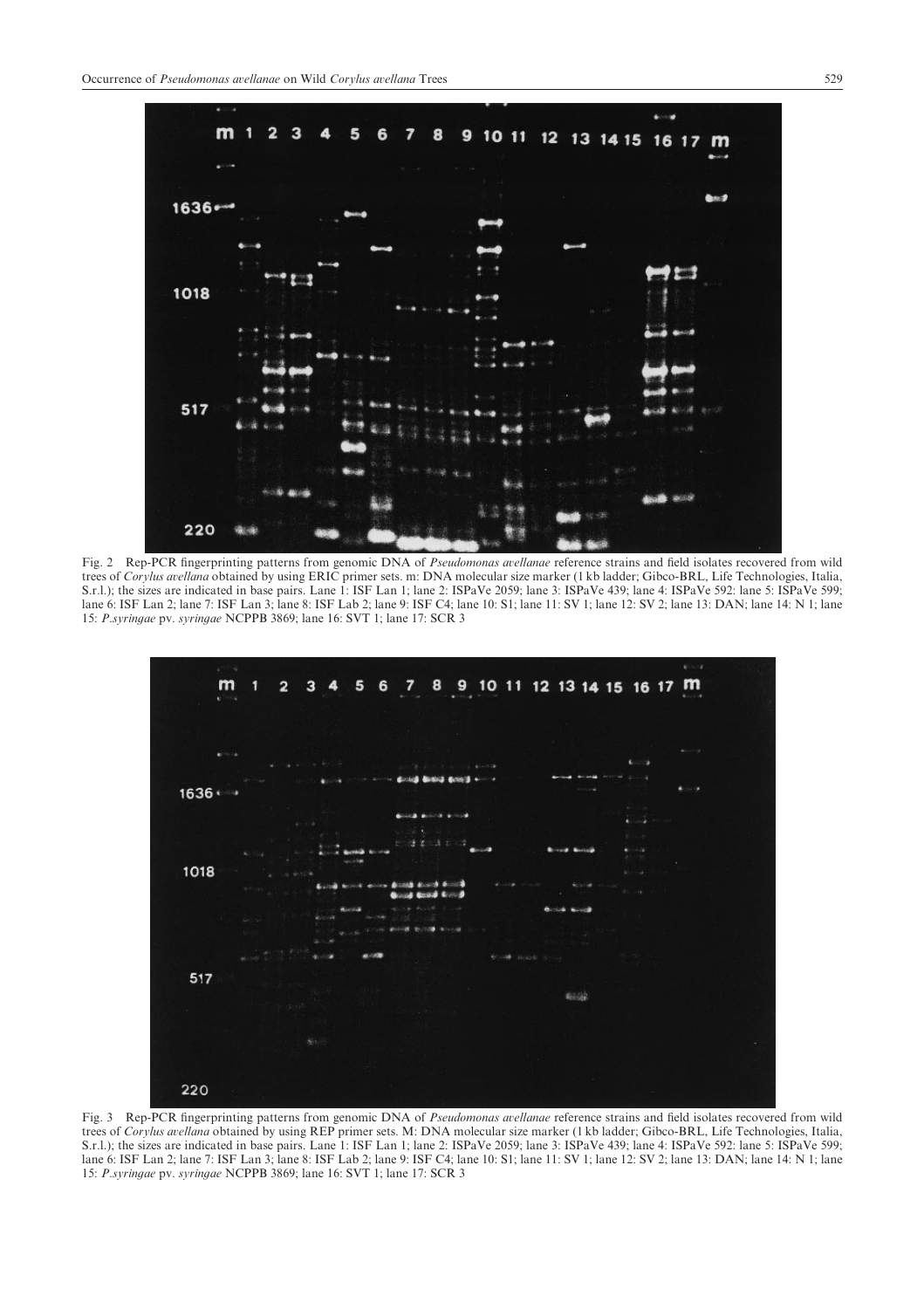

Fig. 4 Rep-PCR fingerprinting patterns from genomic DNA of Pseudomonas avellanae reference strains and field isolates recovered from wild trees of Corylus avellana obtained by using BOX primer set. M: DNA molecular size marker (1 kb ladder; Gibco-BRL, Life Technologies, S.r.l.); the sizes are indicated in base pairs. Lane 1: ISPaVe 593; lane 2: BPIC 631; lane 3: ISPaVe 2059; lane 4: ISPaVe 598; lane 5: ISPaVe 592; lane 6: ISPaVe 599; lane 7: ISF Lan 2; lane 8 ISF Lan 3; lane 9: ISF Lab 1; lane 10: ISF C 4; lane 11: S 1; lane 12: SV 1; lane 13: SV 2; lane 14: DAN; lane 15: N 1: lane 16: SVT 1: lane 17: SCR SCR 3

and  $P$ . avellanae was isolated from twigs and branches. In this case, it would seem that the infection course of the pathogen on the wild trees was quite rapid since the foliage appeared completely wilted in early summer at the time of the survey. These findings underline the risk of disease also for the wild  $C$ . avellana trees and control measures have to be immediately taken to avoid the spread of the disease in the forest close to the hazelnut orchards.

A second group of pseudomonads incited twig dieback towards wild  $C.$  avellana trees. Rep-PCR analysis performed with ERIC, BOX and REP primer sets, identified a similarity of around  $25\%$  with the other group. Within this second group, none of the strains isolated from wild trees showed a similarity of  $100\%$  with the strains previously obtained from the cultivated orchards. However, all of them incited twig dieback when they were artificially inoculated in hazelnut twigs. Their virulence, however, was lower when compared with that shown by the type and reference strains of P. avellanae isolated from northern Greece and central Italy. At the same time, they did not cause any sign of infection to the other plant species tested. Interestingly, the virulence of this group of strains proved to be lower than that of the first group and the strains isolated from the cultivated orchards were obtained from areas where the pathogen is not in an epidemic phase. Actually, surveys carried out in the submediterranean forests far from Viterbo area, never found severe wilting of the trees. It has also been noteworthy to isolate a phytopathogenic pseudomonad from a wild  $C$ . *avellana* tree grown in Denmark and to find it pathogenicity towards hazelnut cultivars typical of Italy. Such findings deserve further investigation as, in natural conditions, phytopathogenic pseudomonads might be coadapted to  $C$ . avellana without causing severe damage. By contrast, very virulent populations of  $P$ . avellanae might be evolved in monocultural conditions such as that currently occurring in central Italy where there is around 20 000 ha of land on which hazelnut are cultivated as a sole crop. Rep-PCR genomic analysis performed with three different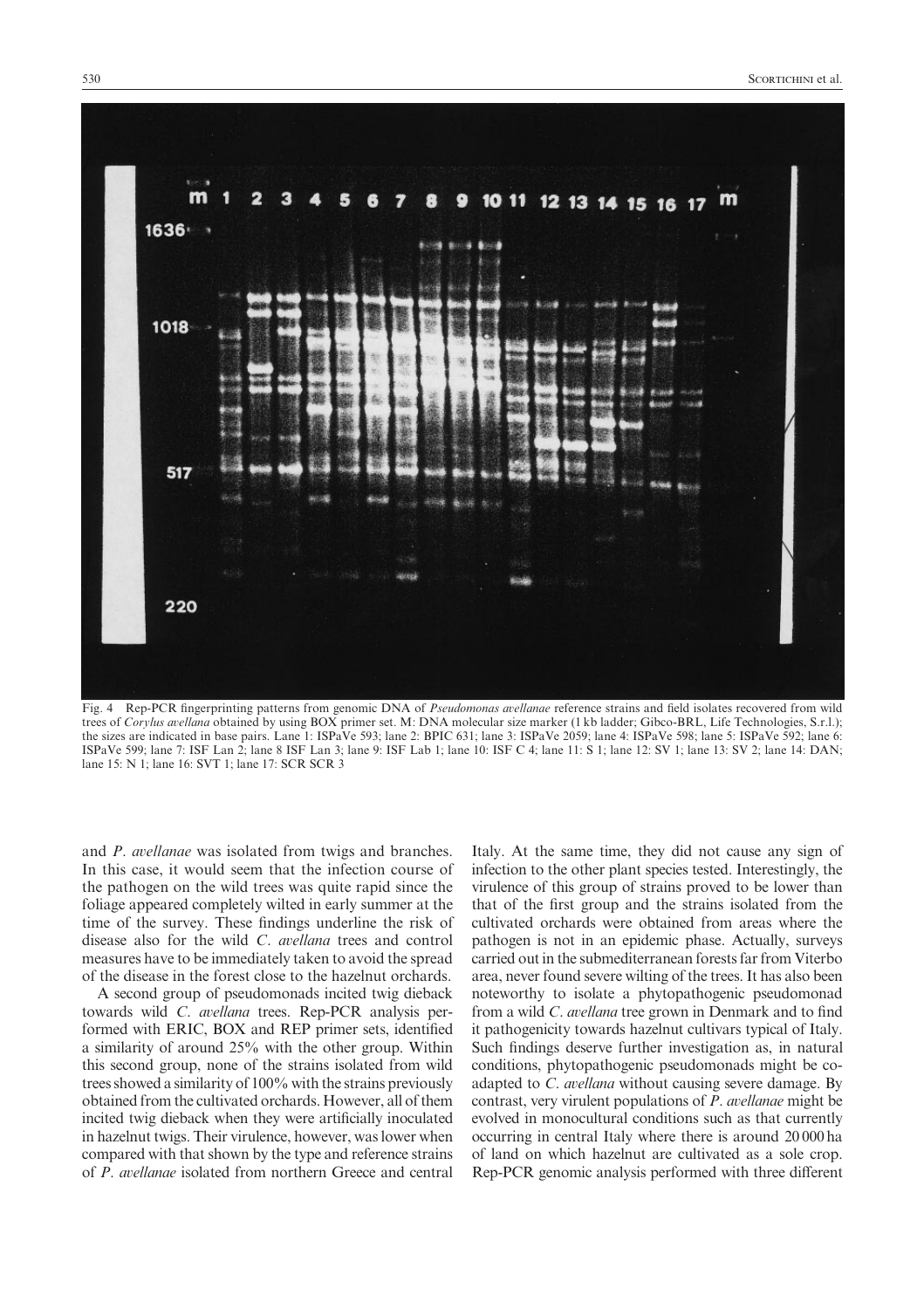

Fig. 5 Dendrogram showing relationships between Pseudomonas avellanae type and reference strains and field isolates obtained from wild trees of Corylus avellana (see also Table 1) based on rep-PCR with ERIC, BOX and REP primer sets. Similarities were calculated by using Dice's coefficients, and clustering was achieved by UPGMA

primers, clearly distinguished two groups of pseudomonads pathogenic to  $C$ . *avellana*. Such findings are interesting also from taxonomic point of view. By means of such a technique, Louws et al. (1995) were able to differentiate two distinct groups of strains within Xanthomonas vesicatoria (Doidge) Vauterin et al. whereas Vera Cruz et al. (1996) differentiated distinct genomic lineages in natural populations of  $X$ . oryzae pv. oryzae (Ishiyama) Swings et al. In addition, four groups of strains were identified within Clavibacter michiganensis ssp. michiganensis (Smith) Davis et al. (Louws et al., 1998). The present study distinguished

at least two major groups of strains and within them other subgroups are present. Such genomic differences confirmed the results of the nutritional tests. In fact, the isolates of the first group yielded a nutritional profile identical to that of the  $P$ . *avellanae* type and reference strains, whereas the isolates of the group B showed variability in their utilization of the compounds tested. The two groups of strains seem genetically distant enough to hypothesize the existence of subspecies within  $P$ . *avellanae* or even a different species pathogenic to  $C$ . *avellana*. Investigations by using other techniques are currently being undertaken to further assess